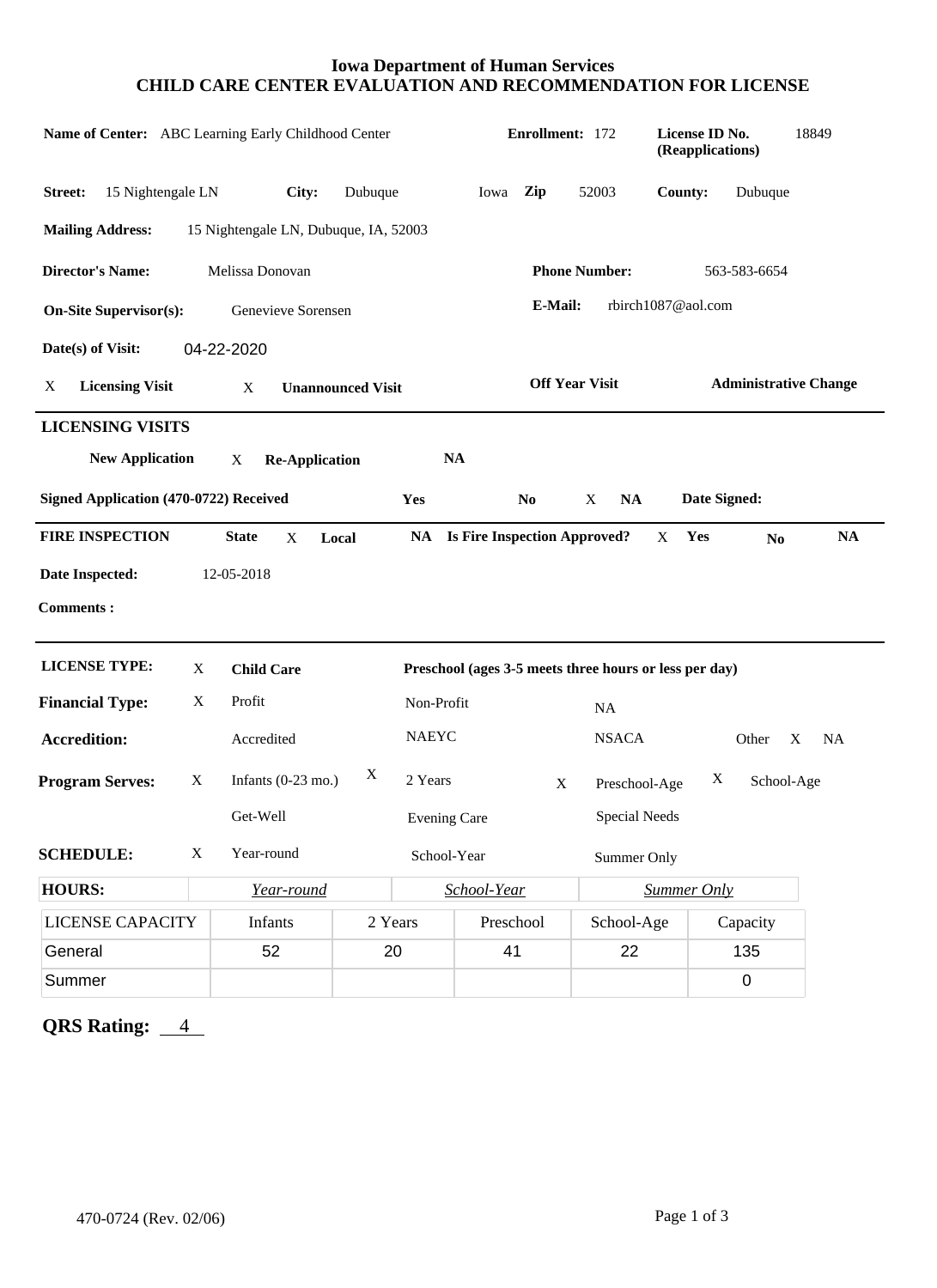| <b>RECOMMENDATION FOR LICENSE:</b> |                                                      |  |  |  |  |
|------------------------------------|------------------------------------------------------|--|--|--|--|
| X                                  | <b>FULL</b> license from<br>08-01-2020 to 08-01-2022 |  |  |  |  |
|                                    | <b>PROVISIONAL</b> license from                      |  |  |  |  |
|                                    | <b>DENIAL</b> of initial application                 |  |  |  |  |
|                                    | <b>SUSPENSION</b> of license                         |  |  |  |  |
|                                    | <b>REVOCATION</b> of license                         |  |  |  |  |

**Licensing Consultant:** Heidi Hungate

Date: 05-05-2020

## **I. IF CURRENT LICENSE IS PROVISIONAL, IDENTIFY THE CORRECTIVE ACTIONS**

N/A

## **II. IDENTIFY THE AREAS OBSERVED ON THE VISIT:**

An unannounced licensing visit was completed at this center on 4/22/20. The center owner/director, Melissa Donovan, was present for the visit as were other staff. Melissa accompanied the licensing consultant throughout the licensing visit. The center, at this location, has been in operation since 6/4/12. It is noted that Melissa owned a center previous to this with the same name, however, that location closed just prior to this new location opening. Melissa was able to purchase this property and completed extensive remodeling to the building to transform it into a large child care center. Melissa remains qualified as a director with her experience and training. This is a large center using space on the main floor of the building. There is space upstairs that is currently used for storage and some utilities. The center does participate in the Iowa Voluntary Preschool program.

Program rooms include the following: Little Learners (two years); Discovery Drive (three years); PreK Parkway (voluntary prek room/fours/fives child care); Stepping Stone Street (school age on non school days and before and after school, fours/fives child care); Crayola Court (18 to 24 months); Whipper Snapper Way (nine to 18 months); and Lullaby Lane (six weeks to approximately nine months). Materials are accessible to the children in all program rooms. Program rooms are large, bright, and colorful. Most program rooms included adjacent restroom areas and sinks within the program rooms as well. Infant rooms include diaper stations and/or restroom areas adjacent with enough sinks to accommodate food preparation and hand washing if used appropriately. All program space was observed.

The center serves breakfast, snack, lunch, and snack. The center does not participate in the CACFP. The center employs a cook and all meals and snacks are prepared on site in the center's kitchen. The kitchen is organized.

# **III. IDENTIFY THE OBSERVED STRENGTHS OF THE CENTER:**

The director identifies having over 20 years of experience in the child care field and has completed some additional college coursework in the field of education. Program rooms are large and organized and offer plenty of space for activities. Program rooms are bright with windows and also have access to the outdoor play area. Activity planning continues to be done quite well at this center, and staff were once again observed to be highly engaged with the children in program activities in all program rooms. Crafts and projects continue to be posted throughout the program rooms. The center completes daily sheets for all children age three and under and some four year and older children if requested by the parent (s). The program participates in the local AEA program to borrow materials to enhance/supplement programming. The center has achieved a four star QRS rating through 8/1/20 and still plans to apply for the highest five star rating. The center continues to have a strong partnership with the local CCRR and CCNC consultants. The center director listed the following new and numerous plans for enhancing/improving the center:

Purchased new changing tables for some rooms.

Purchased new outdoor play items (consulted with CCRR on these purchases).

Plans for additional licensed child care space on the second floor of the building.

Purchased new chair, play mats, etc. for the youngest infant room.

Repainting the interior of the entire center.

Developed a new infant curriculum.